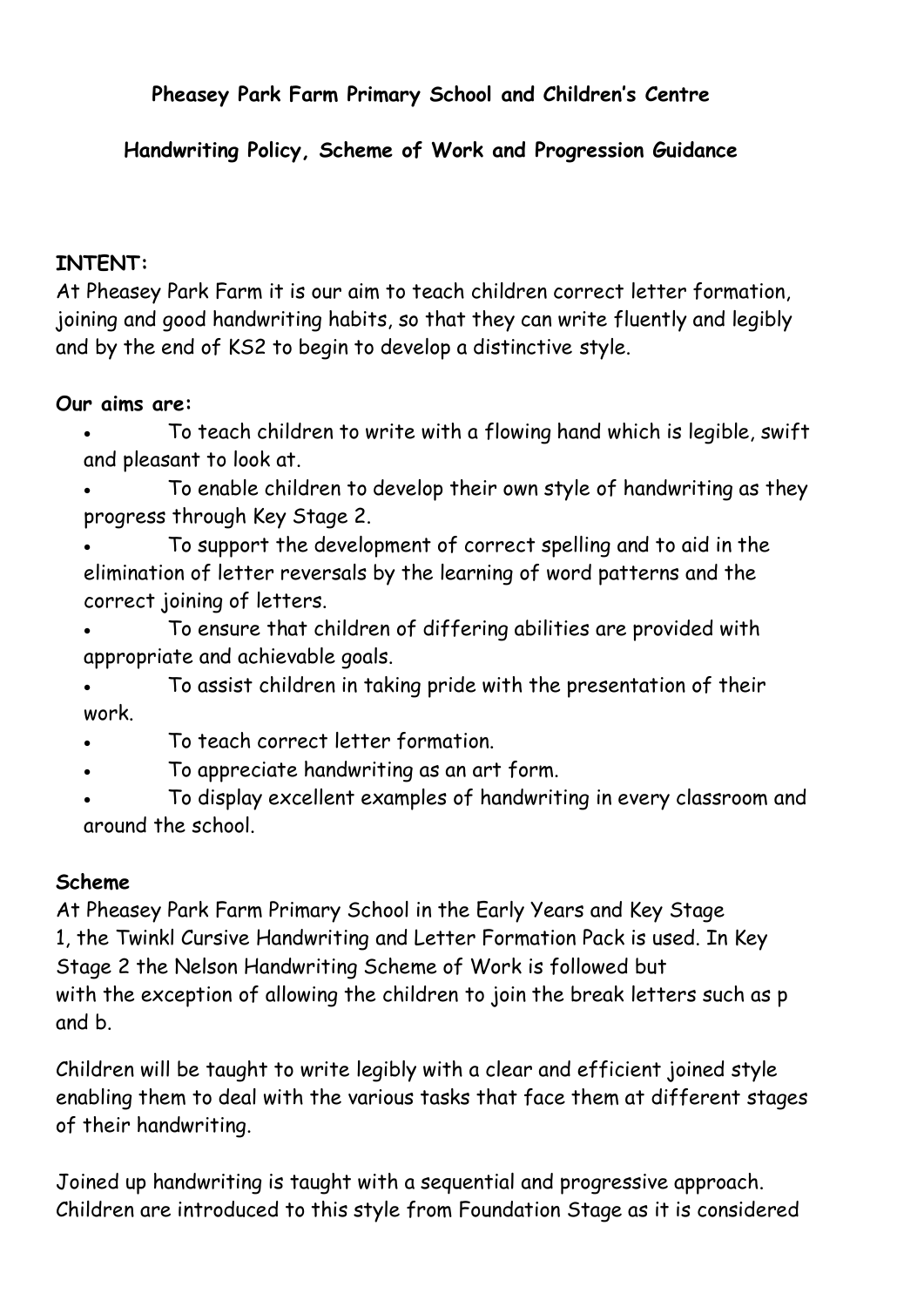to be the most natural development of children's earliest attempts at writing. Teachers and Support Staff are expected to model the handwriting style. Handwriting is a taught skill and it is important that teachers are seen to put a high value on teaching and sustaining good handwriting. We believe that children's self-esteem and pride in their work can be raised by good quality presentation.

# **Teaching and Organisation**

We seek to fulfil the requirements of the New English Curriculum and the EYFS Curriculum.

Planning is based on objectives taken from these documents which ensure a progressive structure. In their short term planning teachers outline specific objectives for groups of children and individuals in order to ensure progress.

We use Twinkl Cursive Handwriting and Letter Formation as the children move through the Early Years and Key Stage 1 and continue with Nelson Handwriting Scheme throughout Key Stage 2, with the exception of the break letters b and p being joined, thus ensuring there is a continuity and progression across classes. Children in the Early Years benefit from precursive handwriting practice sourced from the Animate phonics programme.

There is a daily Handwriting Session in place across School where specific skills are taught and practised. On a Monday during Phonics (Key Stage 1) and English (Key Stage 2) the handwriting join/focus for the week will be introduced and then children will practise this for the remainder of the week.

Teachers use Twinkl and Nelson resources which include photocopiable sheets and teacher books.

An agreed school font has been purchased and is accessible by all staff on all teacher laptops. Teachers use the Sassoon family fonts or Comic Sans (with older children) when displaying typed text.

# **During lessons we ensure that:**

- Children sit and position their paper / book correctly;
- Hold their pen/pencil correctly using their other hand to hold their work firmly;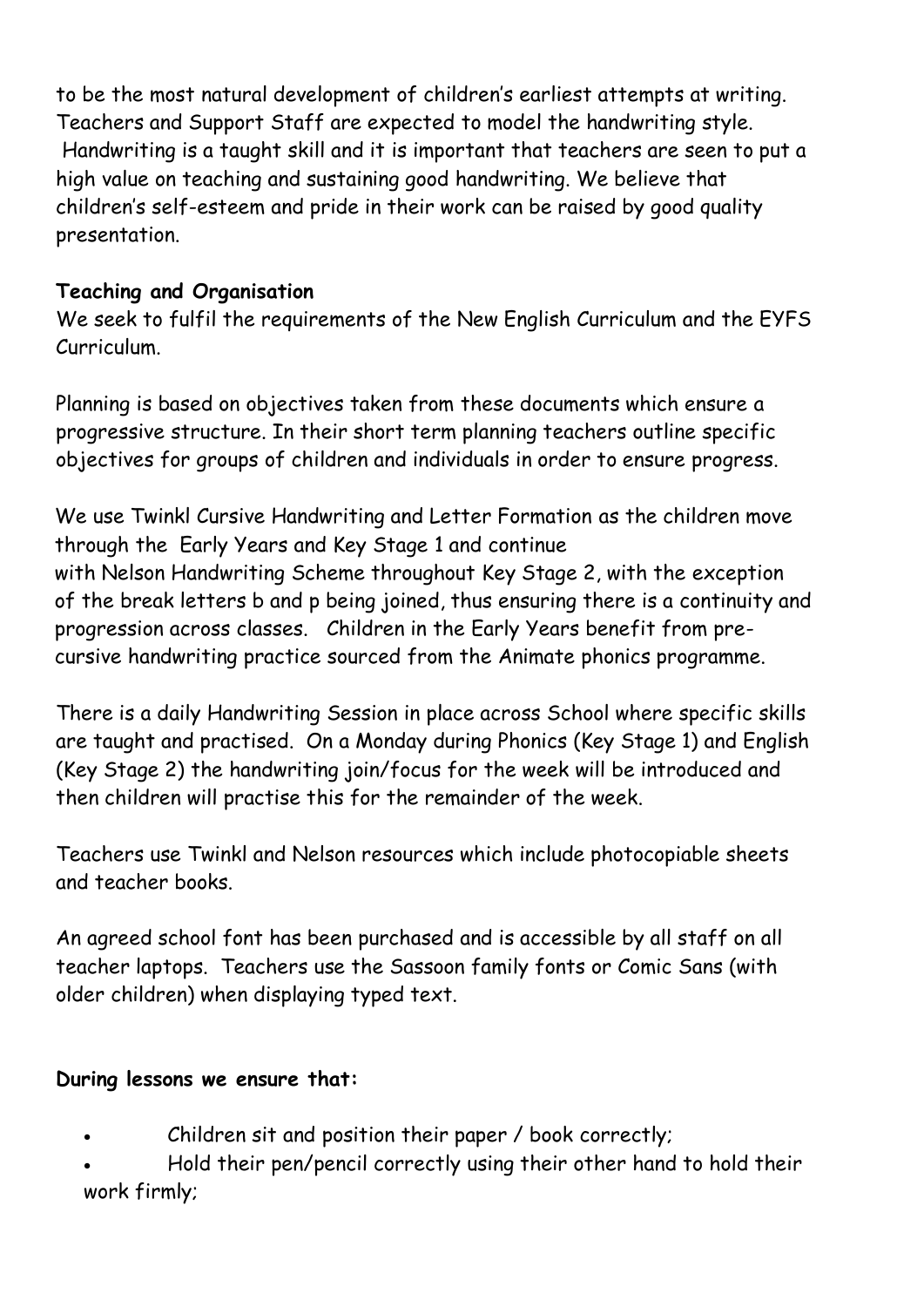- Chair height is checked to ensure it is correct and matched to the height of the table;
- Children who write with their left hand are also monitored regarding their seating position at the tables and
- Staff also ensure that children have their books orientated correctly and there is no impeding for either a left handed or right handed child when sat next to each other.

Handwriting is a developmental process which starts when children are very young with simple lines, dots and dashes.

Teaching pre-handwriting patterns is the important first step in handwriting with children learning the shapes and stokes needed to correctly form letters.

The following types of activities are available in both Nursery and Reception:

- Name writing
- Pre-handwriting patterns
- Straight handwriting patterns;
- Curve and tunnel handwriting patterns;
- Diagonal handwriting patterns and
- Joined handwriting patterns (Summer Term Reception)

As a child develops control of their pencil/drawing tool they will move from large to small pre-handwriting patterns.

From Nursery to Reception children will be progressing from mark making and scribbling to using letters within their writing.

There are many ways to inspire the children to put their ideas down on paper:

- Modelling writing followed by a conversation "oh this looks interesting, can you read it to me?" thus attaching meaning to the marks they have made;
- Shopping list or restaurant order forms with role play;

• Label a cuddly toy using sticky labels with the children choosing letters to describe the toy and staff modelling their choice of initial sounds;

• Saying a sound and after discussion the children write a list of things beginning with the same sound and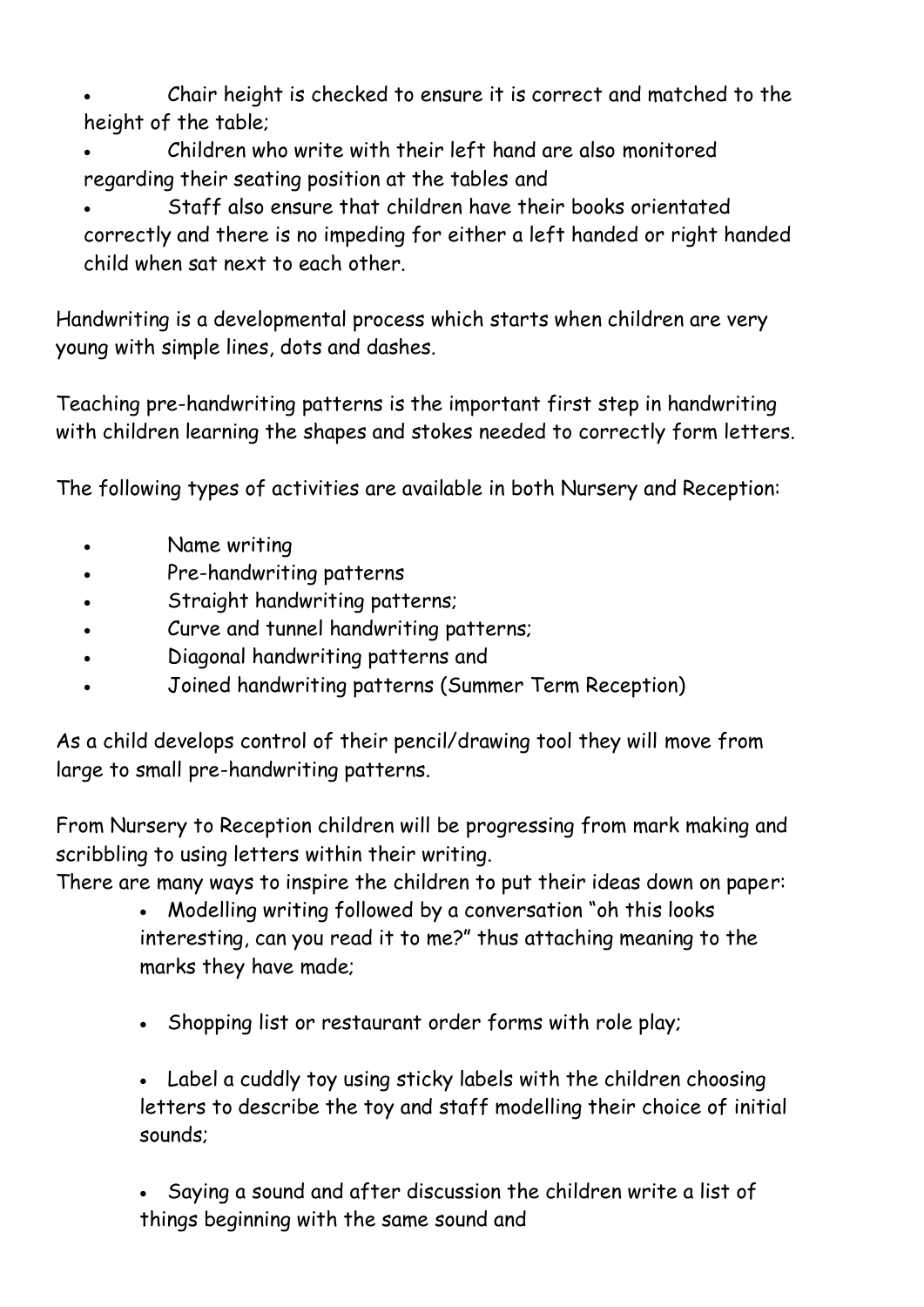Read a simple book, stop every few pages and ask the children to 'write' what they would like to happen next.

From the second half of the Autumn term Reception teachers will teach Reception children pre-cursive handwriting focusing on the same letters from the first half of the Autumn term. This will ensure that they have experience and practice of the lead on joins needed for writing in Key Stage 1.

It is important that in the Early Years and at Key Stage 1 children are observed closely during sessions/lessons to ensure that letter formation is correct.

In addition to specific handwriting lessons children are expected to apply their learning in their books and to show pride for the presentation of their work. Regular opportunities for children to produce presentation work are also planned; for example: in IPC books, letters of thanks, for display and as part of school competitions.

It is important for all staff to set a good example to children by modelling good handwriting when writing on the Interactive Whiteboard and when marking children's books.

Staff strive to model the Twinkl or Nelson style and use the appropriate joins, demonstrating the fluency and legibility of the style.

Children are expected to:

- Show care for their books;
- Date and underline learning where necessary;
- Not make any marks on the covers and
- Present their work with care and pride.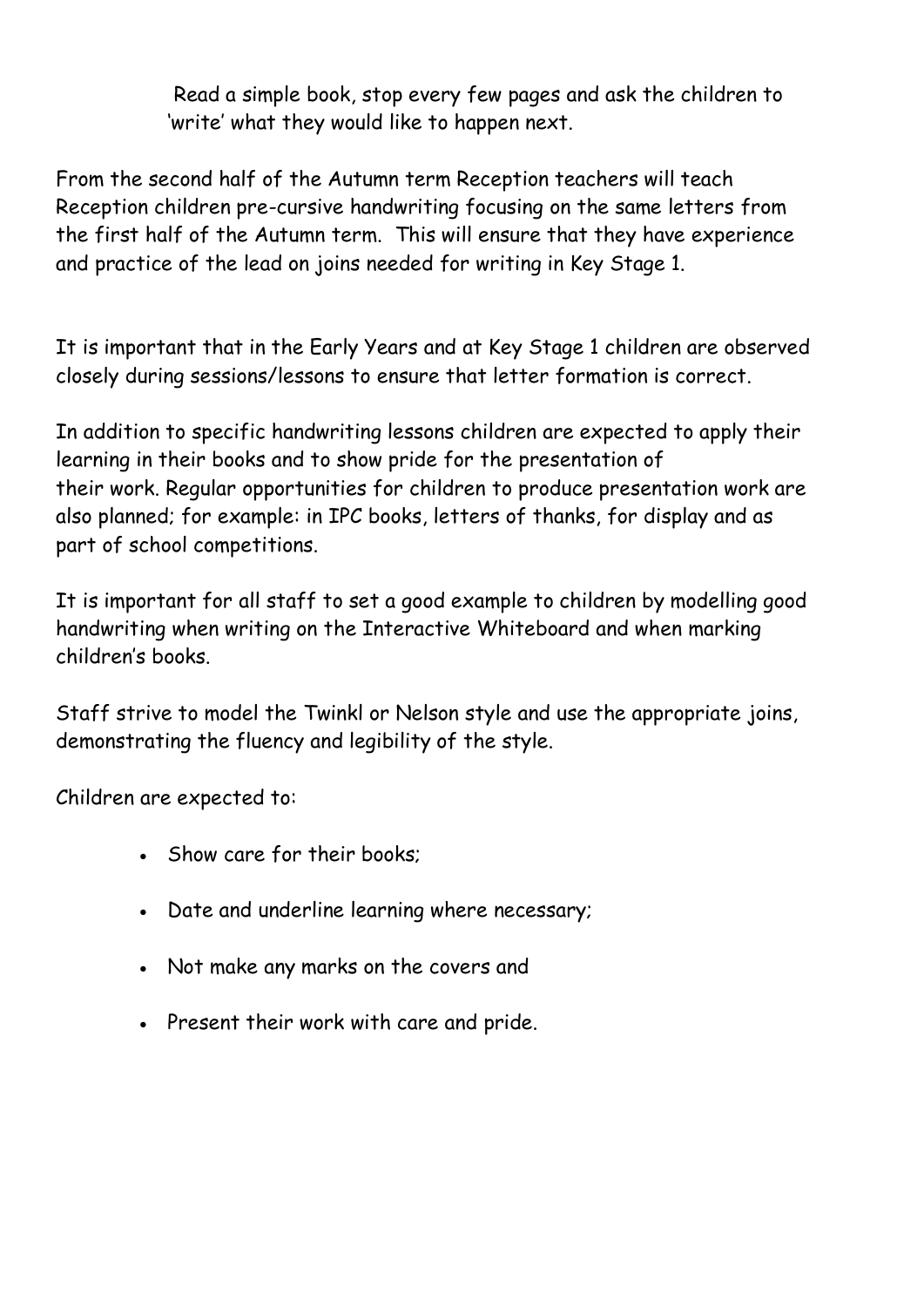#### **CURRICULUM REQUIREMENTS**

The recommendations of the curriculum are as follows:

- Form letters controlling size, shape and left to right orientation whilst spacing words appropriately;
- Begin to join letters in a word;
- Employ a fluent, legible style;
- Use fluent, legible handwriting for different purposes and set out completed work giving attention to layout and presentation and
- Maintain consistent fluency and legibility in handwriting across a range of tasks/curriculum areas.

#### **CONSIDERATIONS FOR TEACHING HANDWRITING**

When teaching handwriting the following need to be considered:

- Pencil grip
- **Tension**
- Writing pressure
- Clarity of the stroke
- Orientation of the paper for left/right handed children
- Body pressure
- Gross motor skills
- Fine motor skills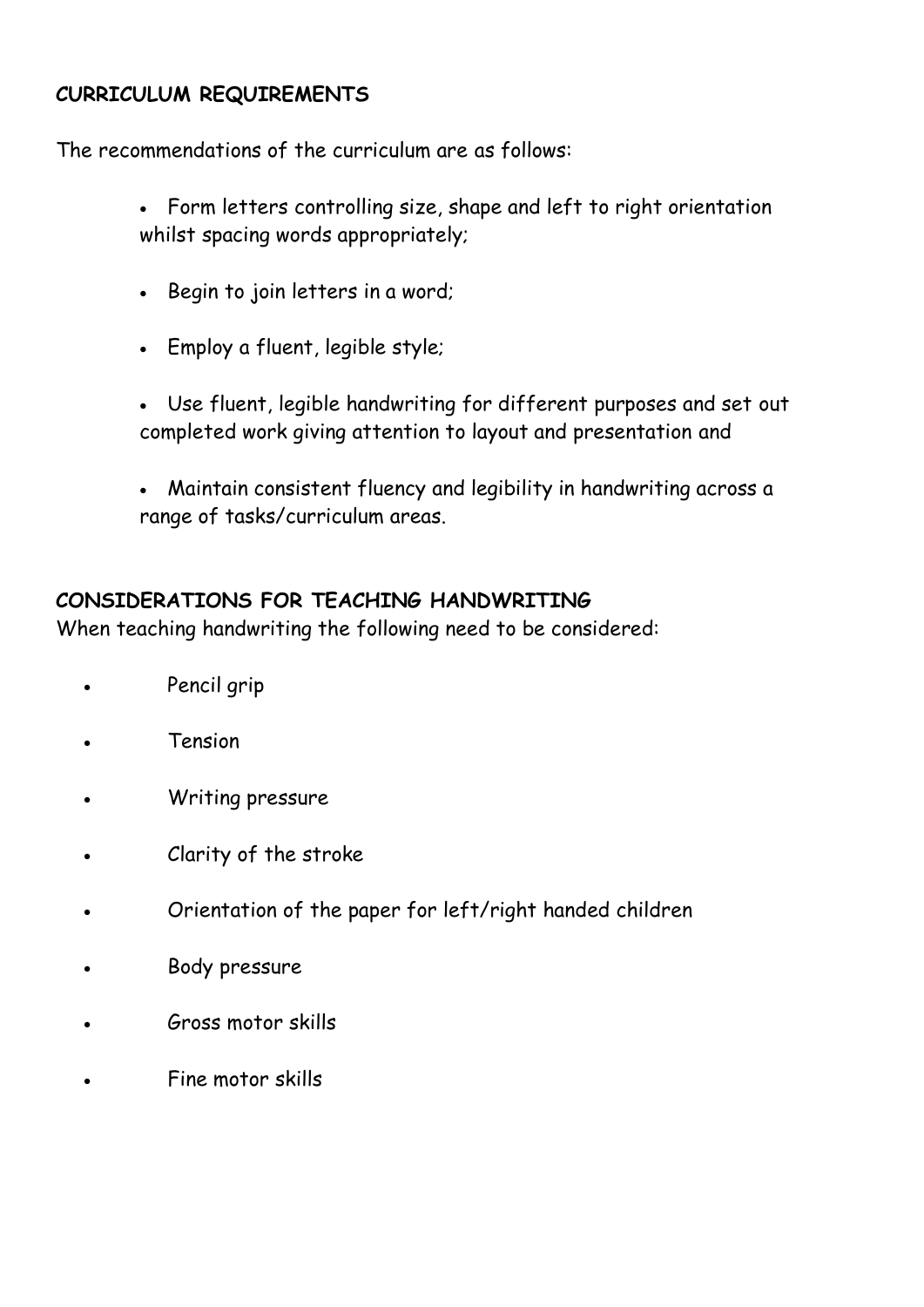# **SCHEME OF WORK**

The scheme of work is based on Animate and Twinkl in EYFS, Twinkl in KS1 and in KS2 the Nelson Handwriting Scheme. This sets out a programme of work to be developed for the whole school. Teachers encourage individual children to move to the next stage when they are ready. Those children who are forming letters clearly with the correct flicks will

begin to learn how to join their letters as soon as possible. Joining patterns begin in Reception as a preparation for the flow of joining letters in words.

Children need to be aware of:

- Where each letter starts.
- Where the individual letter stands with regard to the baseline ascenders.
- Ascenders.
- Descenders.
- Spacing between letters.
- Finger spacing between words.
- Consistent writing size.
- Capital letters and their appropriate use.
- Joining to s.
- Joining from s.

# **Children's Centre and Early Years Foundation Stage**

Children will start at the Children's Centre/begin the Foundation Stage with a wide variety of writing skills ranging from simply making marks to writing their first name or both names unaided. They will move from gross to fine motor skills using a variety of tactile methods including sand or threading.

During their Children's Centre, Nursery and Reception years the children are given a wide range of opportunities to develop an understanding that writing conveys meaning, e.g. books, story telling, signs, labels etc.

Children experience a wide range of handwriting-related skills, e.g. letter and number formation in sand trays, through tracing, use of ribbons, with chalk, felt tips, pencils, crayons, writing over and under teacher models in various forms, word building with magnetic letters and pattern making in various media.

For those children who are ready for handwriting practice, large pencils can be used in conjunction with lined/unlined paper. Pencil grips for correction of pencil hold are also used where appropriate.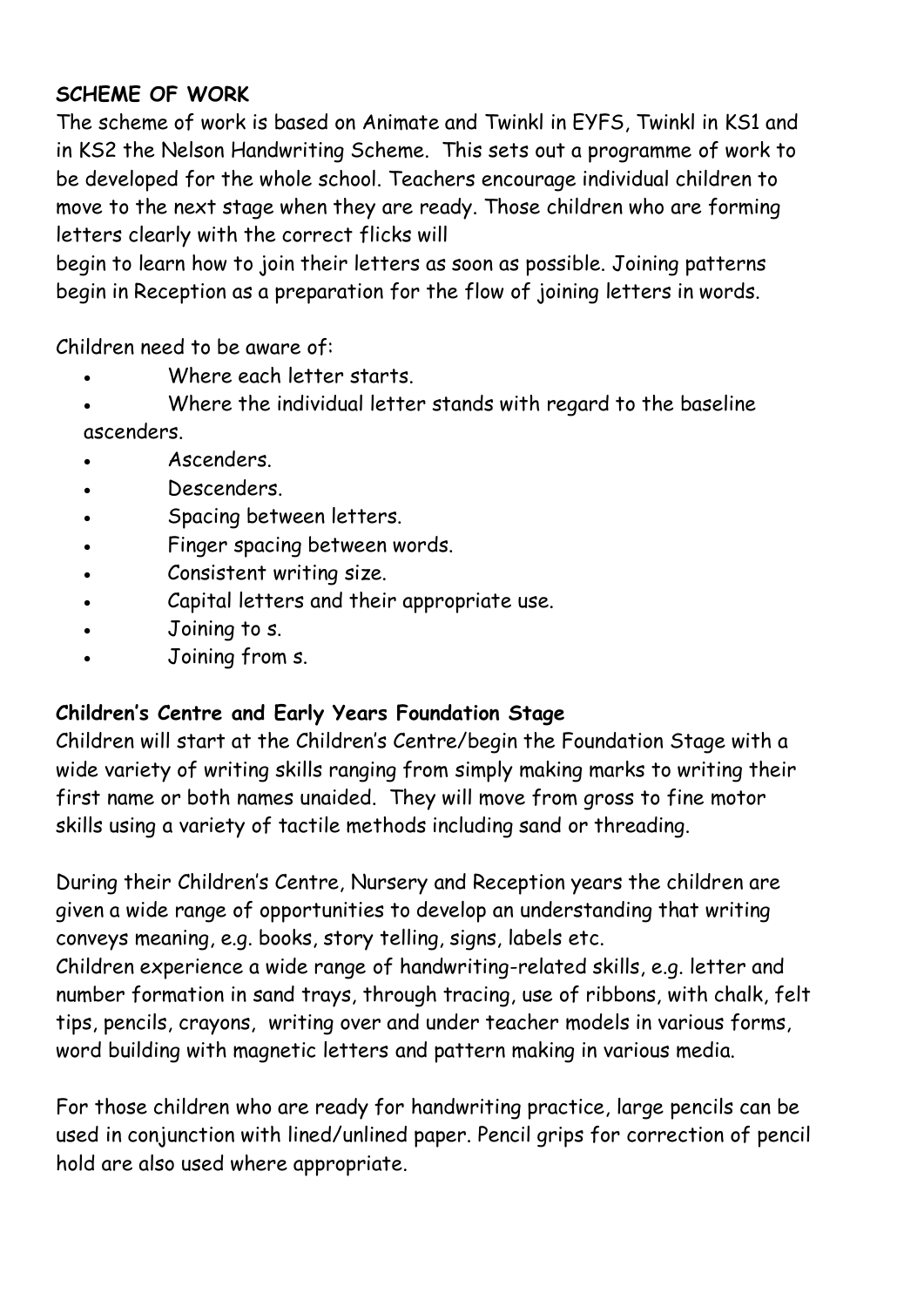As an introduction to the Twinkl style of handwriting patterns are practised and thinner pencils introduced where appropriate.

Staff model correct letter formation and children practise this alongside their Phonics programme. Correction of letter formation takes place on an individual basis. Children practise name writing in non-joined style.

Reception children will attempt to green pen where directed from the Autumn Term.

#### **Year 1**

Children work on handwriting skills daily and in a variety of activities, e.g. writing in handwriting books, multi-sensory approaches, through phonic work and writing in their books and duplicated practice worksheets. Lined exercise books, handwriting paper and standard-size pencils are used for all written work. The correction of mistakes is dealt with on an individual basis. Any incorrectly formed letters will be circled and the correct formation modelled for a child to practice. Children are encouraged to take pride in the presentation of their work and those children within the above average English group are encouraged to start joining their handwriting during the summer term. Children will complete green pen activities as directed.

# **Year 2**

Children are encouraged to use joined-up handwriting in their daily work throughout the year with the aim that all children will be joining their handwriting by the end of Key Stage 1. However, it is noted that there will be some children due to additional needs who will not be able to join their handwriting. Children who struggle with letter formation will continue printing. The correction of mistakes is dealt with on an individual basis. Any incorrectly formed letters will be circled and the correct formation modelled for a child to practice. Children are encouraged to take pride in the presentation of their work. In addition, handwriting is often practised through the teaching and learning of phonics. Pencil will be used for all written work. Children will complete green pen activities as directed.

# **Years 3 and 4**

Handwriting practise takes place daily and the correction of mistakes is dealt with on an individual basis. Any incorrectly formed letters will be circled and the correct formation modelled for a child to practice. Children are encouraged to take pride in the presentation of their work.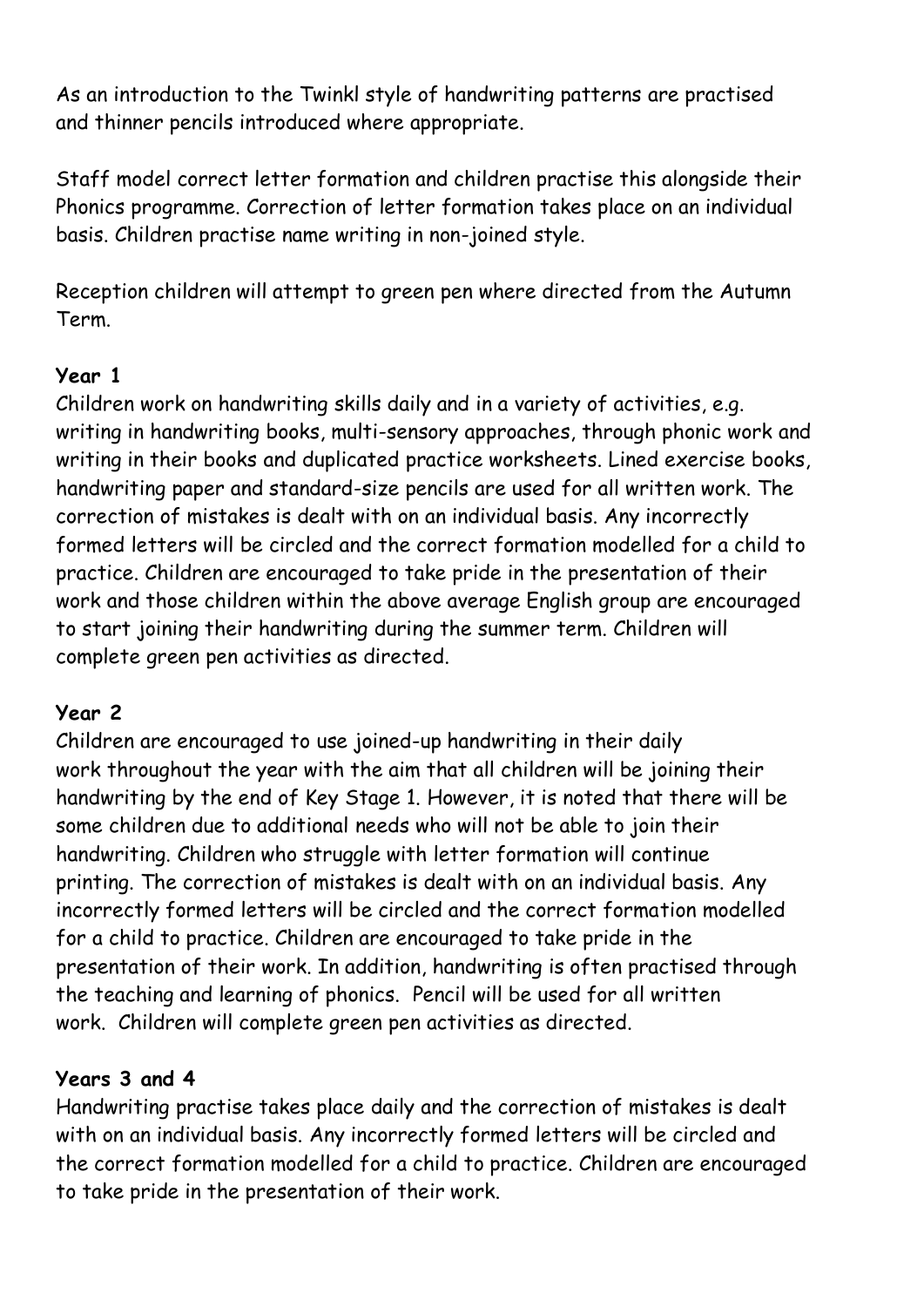Children are encouraged to always write with a sharp pencil and to use rubbers to correct mistakes, or cross through with a single line.

At the teacher's discretion, pen may be used for some presentation purposes by those with a neat hand. Children will complete green pen activities as directed.

#### **Years 5 and 6**

At this stage when teachers consider it appropriate, according to the stage of each child's development, children will be allowed to write with blue biro Handwriting pens.

Biro pens which must be kept in good working order and only blue ink is acceptable.

All children with very few exceptions should use a biro pen. Some children have expressed a preference for the Berol handwriting pens.

Handwriting practise takes place daily and the correction of mistakes is dealt with on an individual basis. Any incorrectly formed letters will be circled and the correct formation modelled for a child to practise. Children are encouraged to take pride in the presentation of their work and children will complete green pen activities as directed.

#### **Presentation in Books**

Children must ensure that all work is presented neatly. The full date and title of all work must appear at the top of the page and must be neatly underlined with a pencil and ruler. The digital date is written for Maths lessons only. Any mistakes must be neatly crossed out using a ruler and any drawings in books must be done in pencil. Information and instructions are projected from SMART Wrappers using Comic Sans which has been agreed as a whole school.

#### **Marking**

Handwriting should be acknowledged with a tick and a detailed mark should be undertaken once per week which includes a teacher comment, identification of incorrectly letters/joins and examples provided for the children to practise.

# **RESOURCES:**

# **Foundation Stage**

Thick, stubby paintbrushes, fine paintbrushes, thick and fine felt pens, jumbo pencils, stubby crayons, chalk, sand trays, templates, shaving foam, pencils and Twinkl Cursive Handwriting and Letter Formation Pack.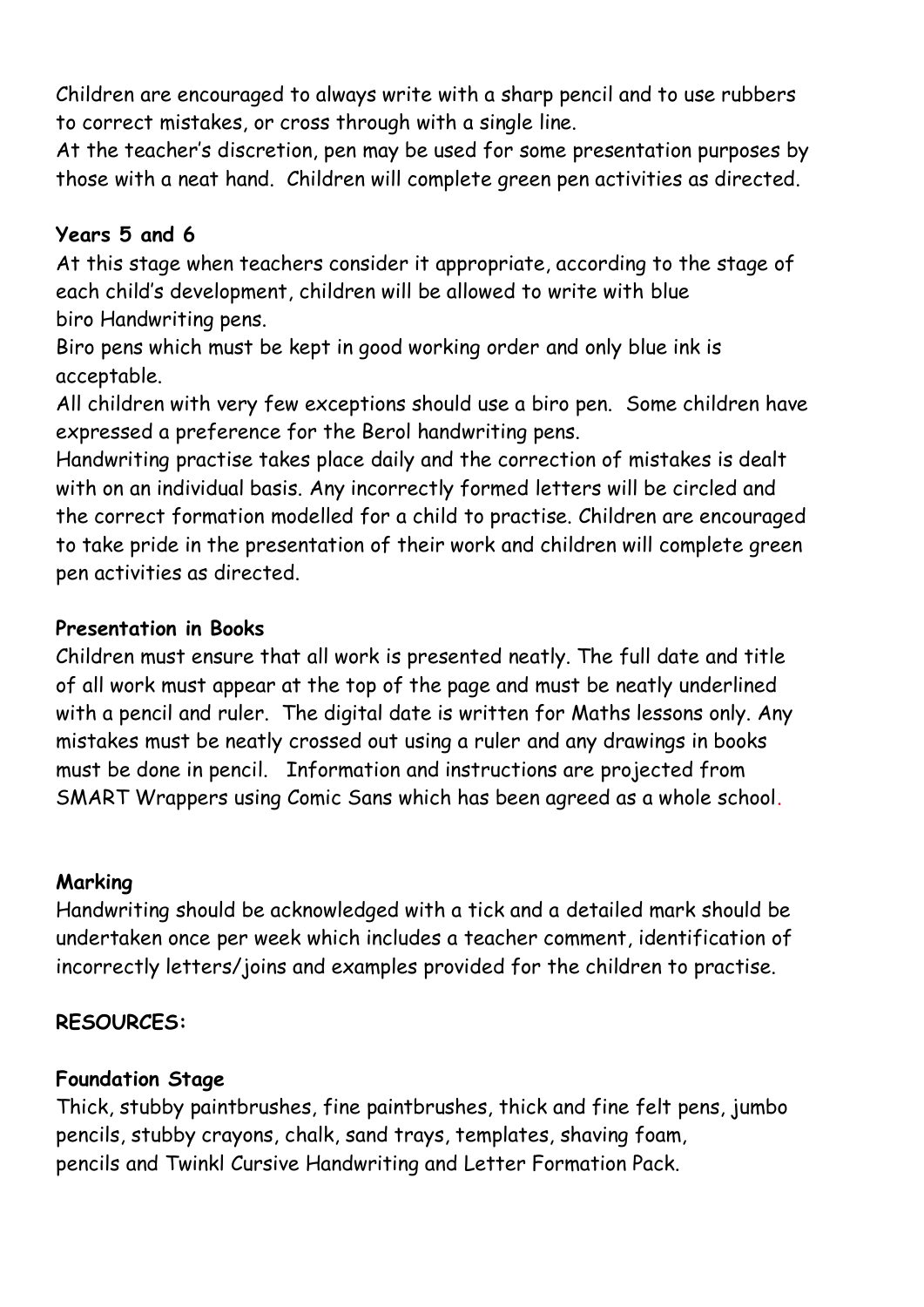# **KS1**

Variety of paintbrushes, thick and fine felt pens, jumbo pencils, stubby crayons, chalk, sand trays, letter and number templates, shaving foam, pencils, coloured pencils, pencil grips, tracing cards, sewing cards, sandpaper letters, oil pastels, ribbons, magnetic letters and Twinkl Cursive Handwriting and Letter Formation Pack.

#### **KS2**

Pencil grips, HB pencils, Blue biro handwriting pens, Green biro pens, Nelson Handwriting Teacher's book, Nelson Handwriting books and Nelson Pupil books.

#### **IMPLEMENTATION**

# **Continuity and Progression Across the Early Years Foundation Stage**

Children will have:

• Opportunities to watch adults writing and to write for themselves.

• Attempt writing for various purposes using features of different forms such as lists, stories and instructions.

- Write their own names and other writing forms such as labels and captions and begin to form simple sentences, sometimes using punctuation.
- Use their phonic knowledge to write simple regular words and make phonetically plausible attempts at more complex words.

Use a pencil and hold it effectively to form recognisable letters and numbers, most of which are correctly formed.

# **Progression Guidance Reception to Year 6 Foundation Stage**

As soon as children display a readiness for writing, they should be taught to:

- Sit correctly a table, holding a pencil comfortably and correctly.
- Begin to form all lower-case letters in the correct direction, starting and finishing in the right place.
- Form digits 0-9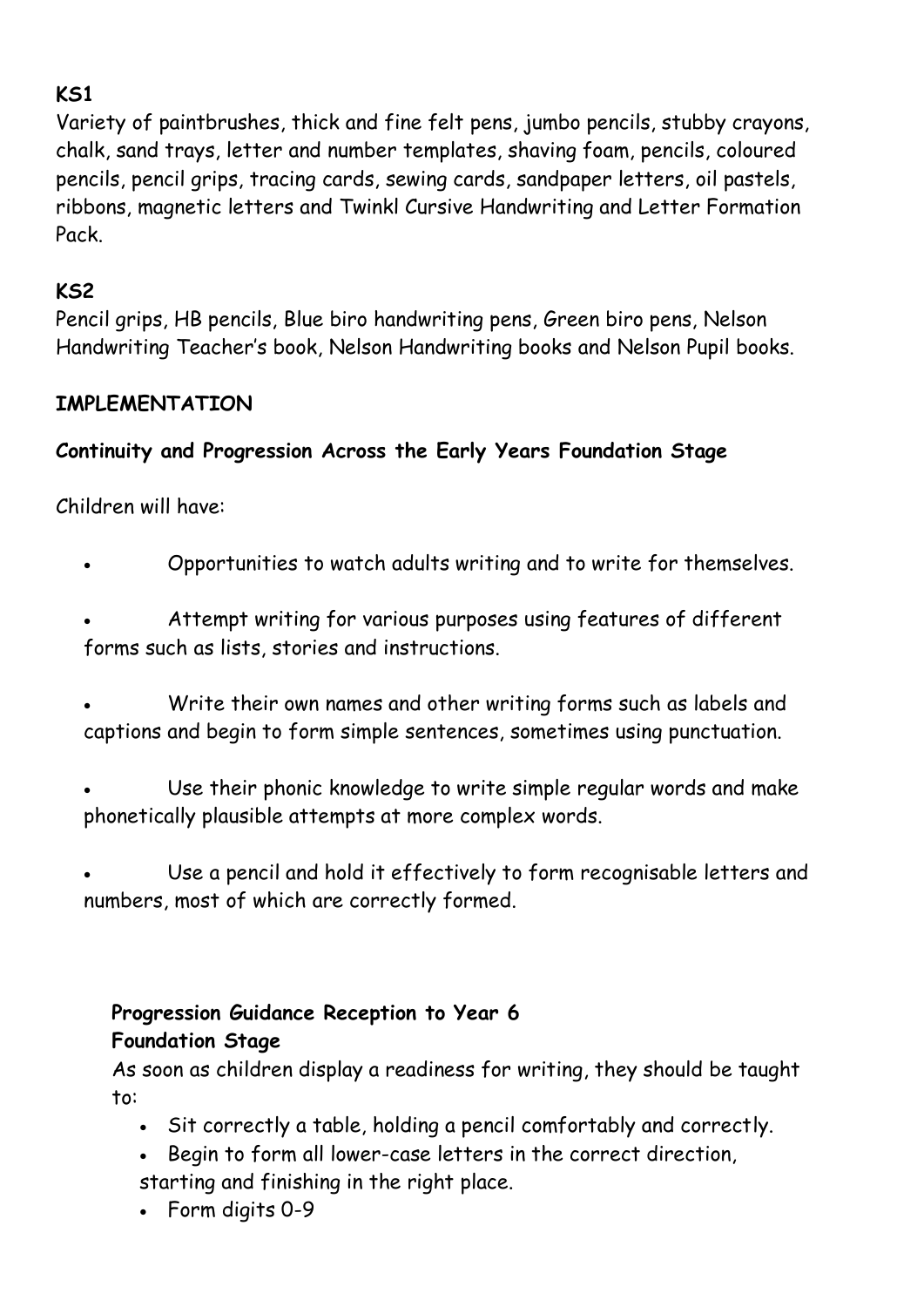# **Year 1**

• Understand which letters belong to which 'families' (ie letters that are formed in similar ways) and to practise these.

- Form all capital letters correctly.
- Form lower case letters of the correct size relative to one another.
- Use spacing between words that reflects the size of the letters.

# **Year 2**

• Start using some of the diagonal and horizontal strokes needed to join letters and understand which letters, when next to one another are best left un-joined. Write capital letters and digits to the correct size, orientation and relationship to one another and to lower-case letters (essential that all Greater Depth writers are able to demonstrate this consistently in their written work).

# **Year 3**

• Pupils should be taught to use the diagonal and horizontal strokes that are needed to join letters and understand which letters, when adjacent to one another, are best left un-joined (letters are **accurately** joined).

• Increase the legibility, consistency and quality of handwriting (e.g. by ensuring the down-strokes of letters are parallel and equidistant; that lines of writing are spaced sufficiently so that the ascenders and descenders of letters do not touch).

# **Year 4**

• Handwriting is fluent, joined and legible.

# **Year 5**

• Write legibly, fluently and with increasing speed by choosing which shape of a letter to use when given choices, deciding whether or not to join specific letter.

• Choose the writing implement best suited to the given task.

# **Year 6**

• Handwriting will be mastered and all children must demonstrate a consistent style throughout all curriculum areas.

Greater Depth writers must be able to demonstrate that they can apply the statements from the following year's standards although this may not be consistent.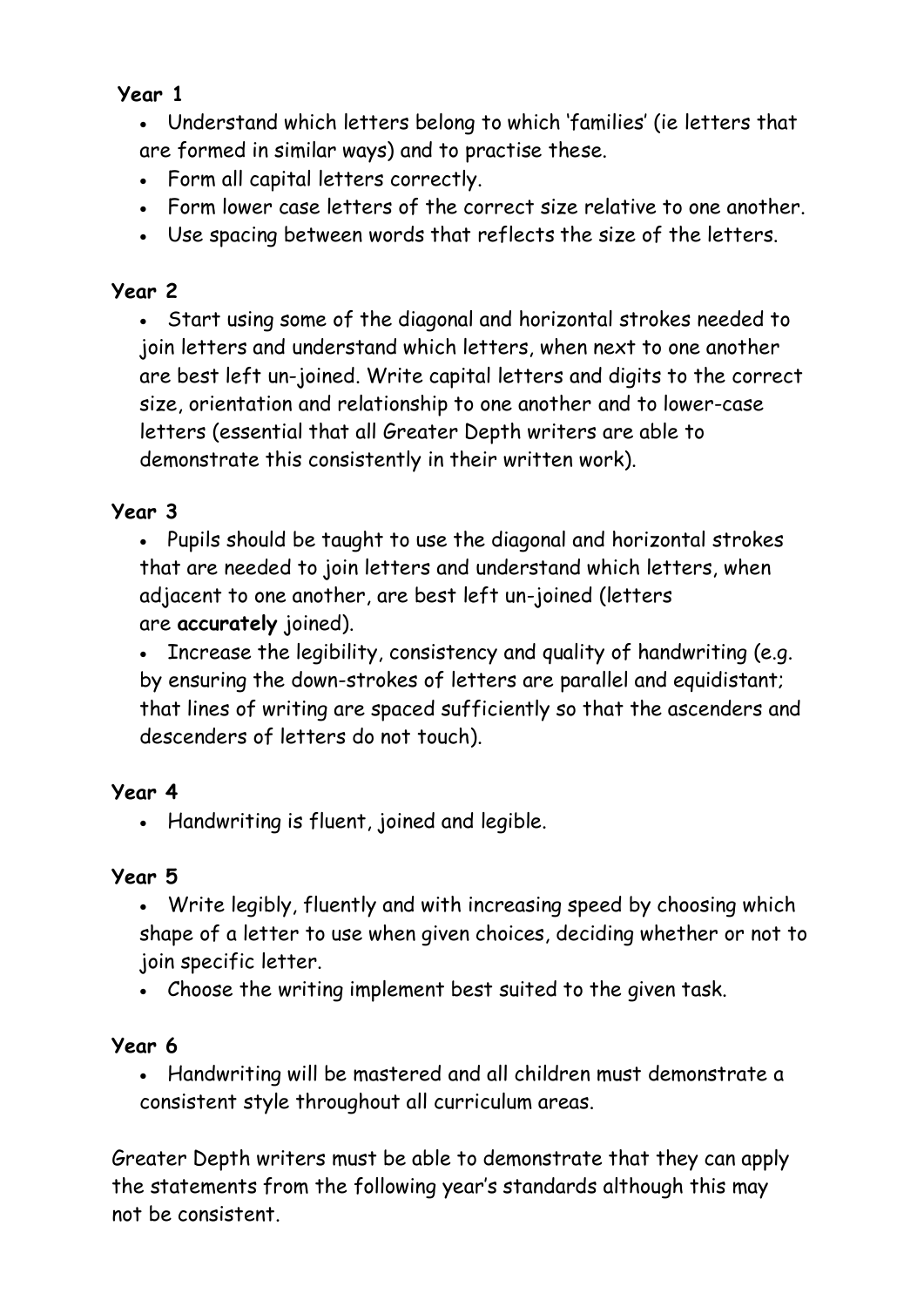# **By the end of Foundation Stage/Reception**

By the end of Reception year children will have been introduced to:

- A comfortable and efficient pencil grip
- Producing a controlled line which supports letter formation
- Writing letters using the correct sequence of movements
- Pattern-making and letter/number formation in various media

# **YEAR 1**

- Term 1: Develop a comfortable and efficient pencil grip. To form lower case letters correctly.
- Term 2: To practise handwriting in conjunction with spelling and independent writing, ensuring correct letter orientation, formation and proportion.
- Term 3: To practise handwriting in conjunction with spelling and independent writing, ensuring correct letter orientation, formation and proportion.

# **YEAR 2**

Term 1:To practise handwriting patterns from Year 1. To begin using and practising the four basic handwriting joins:

> Diagonal joins to letters without ascenders, e.g. ai, ar, un Horizontal joins to letters without ascenders, e.g. ou, vi, wi Diagonal joins to letters with ascenders, e.g. ab, ul, it Horizontal joins to letters with ascenders, e.g. ol, wh, ot

Term 2: To practise handwriting patterns from Year 1.

To practise handwriting in conjunction with the phonic and spelling patterns.

To use and practise the four basic handwriting joins: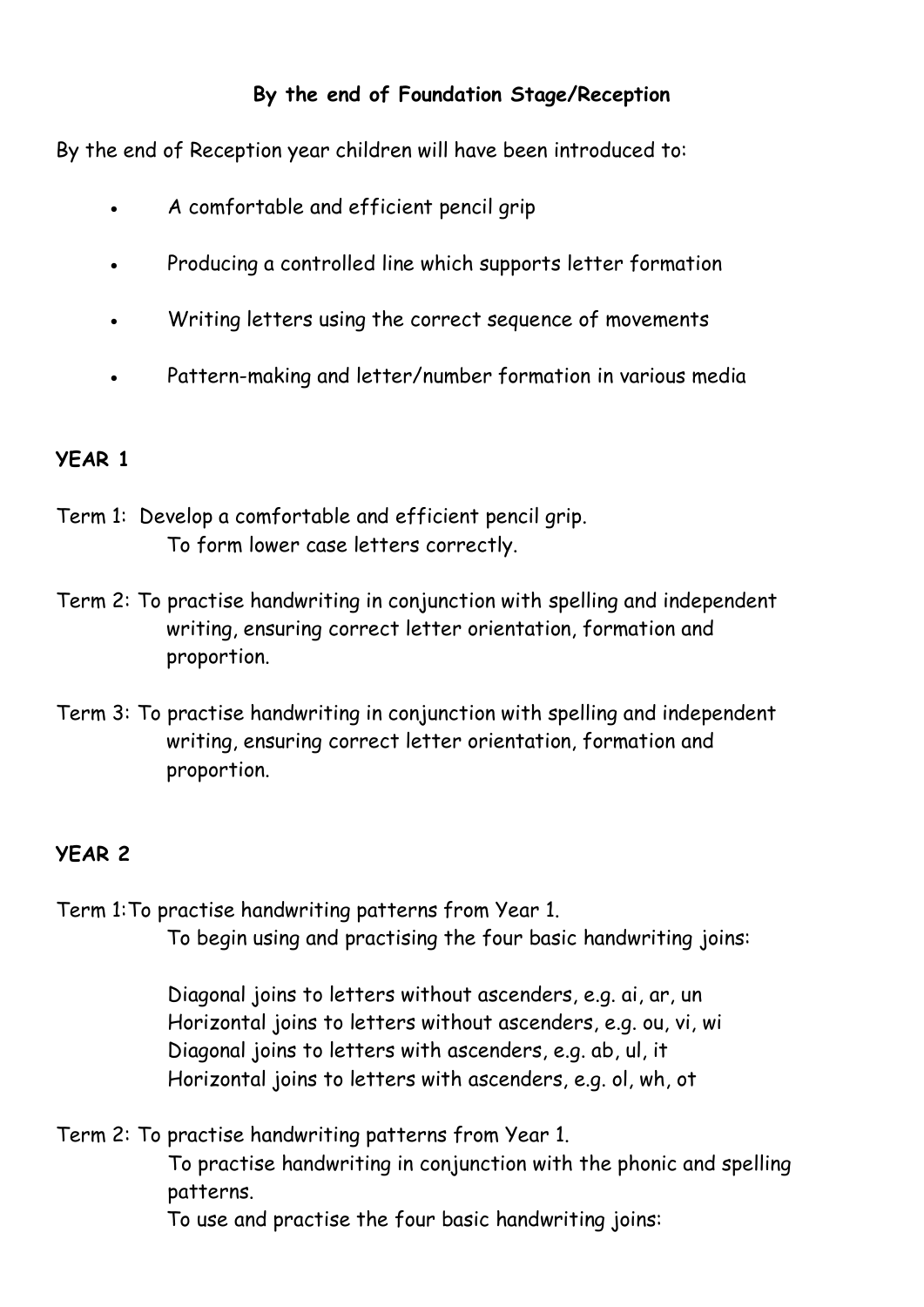Diagonal joins to letters without ascenders, e.g. ai, ar, un Horizontal joins to letters without ascenders, e.g. ou, vi, wi Diagonal joins to letters with ascenders, e.g. ab, ul, it Horizontal joins to letters with ascenders, e.g. ol, wh, ot

Term 3:To use the four basic handwriting joins with confidence and use these in independent writing:

> Diagonal joins to letters without ascenders, e.g. ai, ar, un Horizontal joins to letters without ascenders, e.g. ou, vi, wi Diagonal joins to letters with ascenders, e.g. ab, ul, it Horizontal joins to letters with ascenders, e.g. ol, wh, ot

Children who struggle with letter formation will continue printing.

#### **YEAR 3**

Term 1:To practise correct formation of basic joins from Year 2:

Diagonal joins to letters without ascenders, e.g. ai, ar, un Horizontal joins to letters without ascenders, e.g. ou, vi, wi Diagonal joins to letters with ascenders, e.g. ab, ul, it Horizontal joins to letters with ascenders, e.g. ol, wh, ot

To ensure consistency in size and proportions of letters and the spacing between letters and words.

Term 2:To practise correct formation of basic joins from the use of the four basic handwriting joins from Year 2:

> Diagonal joins to letters without ascenders, e.g. ai, ar, un Horizontal joins to letters without ascenders, e.g. ou, vi, wi Diagonal joins to letters with ascenders, e.g. ab, ul, it Horizontal joins to letters with ascenders, e.g. ol, wh, ot

To ensure consistency in size and proportions of letters and the spacing between letters and words. To build up handwriting speed, fluency and legibility through

practice.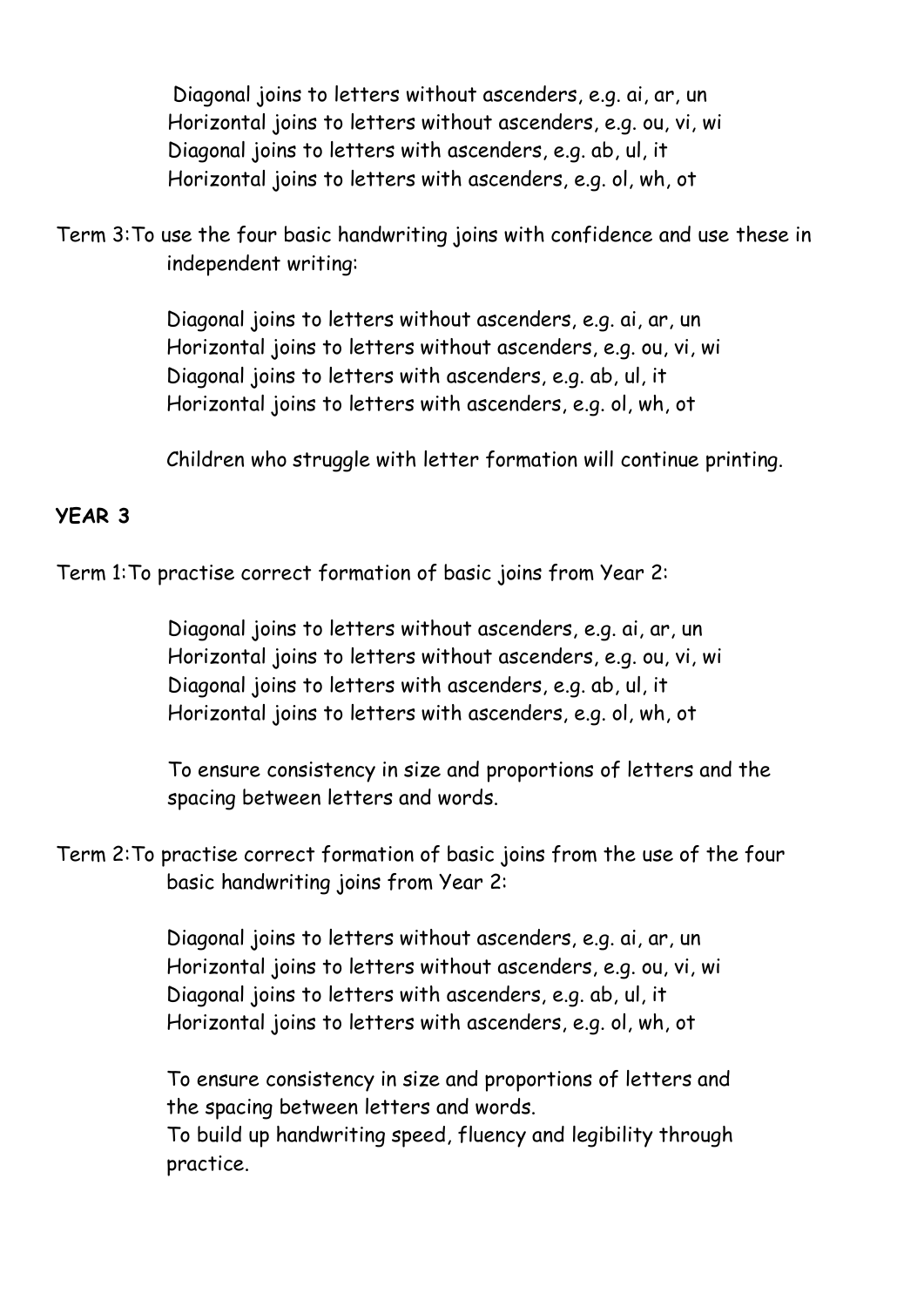Term 3: To practise correct formation of basic joins from the use of the four basic handwriting joins from Year 2 and use these in independent writing:

> Diagonal joins to letters without ascenders, e.g. ai, ar, un Horizontal joins to letters without ascenders, e.g. ou, vi, wi Diagonal joins to letters with ascenders, e.g. ab, ul, it Horizontal joins to letters with ascenders, e.g. ol, wh, ot

To ensure consistency in size and proportions of letters and the spacing between letters and words. To build up handwriting speed, fluency and legibility through

practice.

#### **YEAR 4**

Term 1:To use joined handwriting for all writing except where other special forms are required. To know when to use:

> A clear neat hand for finished, presented work; Informal writing for rough drafting etc

To ensure consistency in size and proportions of letters and spacing between letters and words.

Term 2:To use joined handwriting for all writing except where other special forms are required.

> To build up speed, particularly for notes, drafts, lists etc. To know when to use:

A clear neat hand for finished, presented work; informal writing for rough drafting etc.

To ensure consistency in size and proportions of letters and spacing between letters and words.

Term 3:To build up speed and ensure consistency in size and proportions of letters and spacing between letters and words. To use a range of presentational skills, e.g.: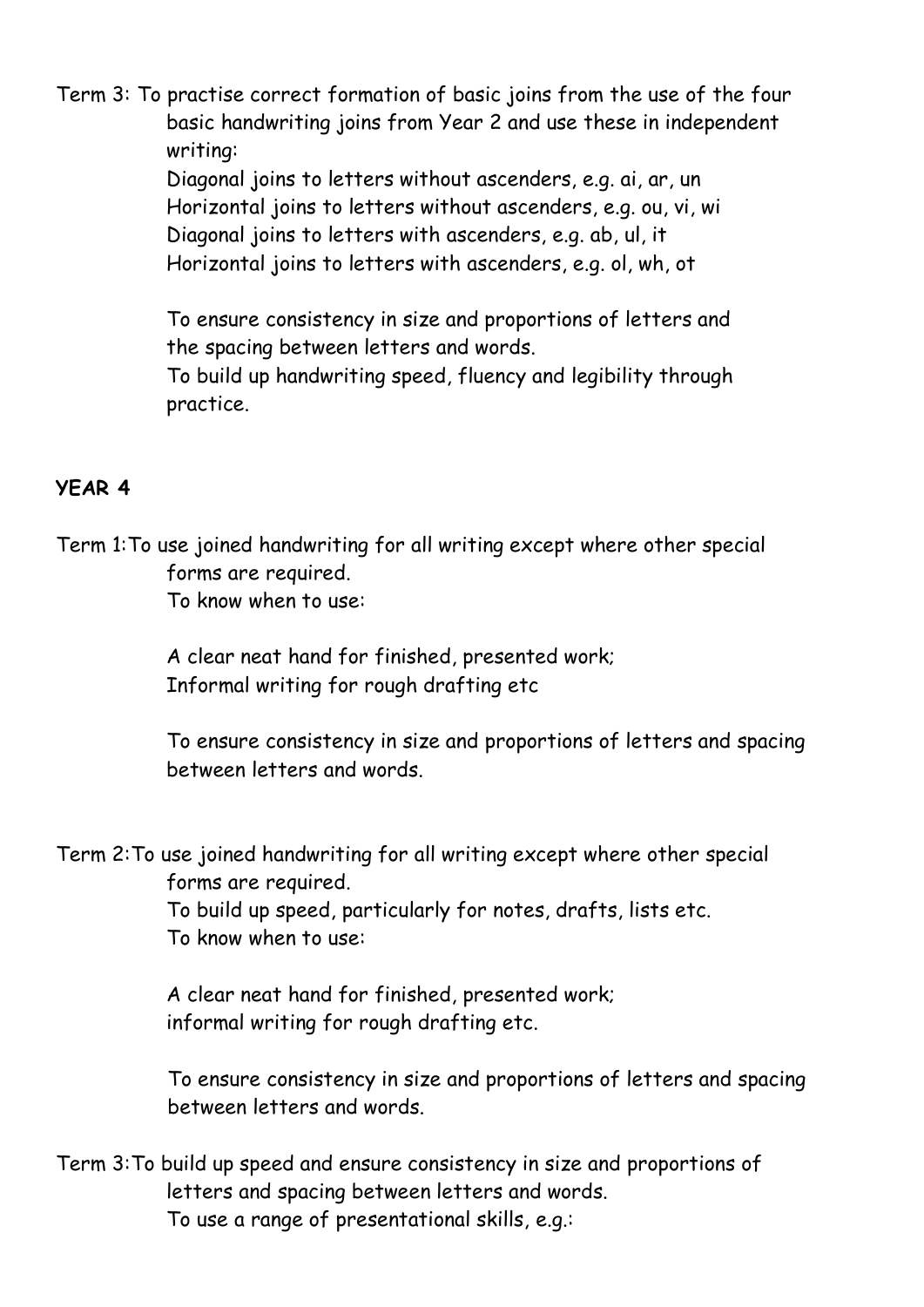Print script for captions, sub-headings and labels; Capital letters for posters, title plates, headings; A range of computer-generated fonts and point sizes.

#### **YEAR 5**

Terms 1, 2 and 3:

To practise all joins and

To use fluent joined up handwriting for all writing except where other special forms are required.

# **YEAR 6**

To practise all joins and

To use fluent joined up handwriting for all writing except where other special forms are required.

**At Pheasey Park Farm Primary School The Teacher Assessment Frameworks at the End of Key Stage 1 and Key Stage 2 are taken into account and the following points adhered to for the 2019 – 2020 academic year – see appendix 1.**

# **Inclusion:**

Academically More Able and Talented children and children with Special Educational Needs are supported in their Handwriting work, with reference to I.E.Ps. Disadvantaged pupils will receive support as appropriate through dynamic teaching.

The following resources are available within school:

- Pencil grips
- Specialised pencils
- Enlarged fonts
- Different coloured paper
- Reference to Occupational Therapy Reports
- Cool Kids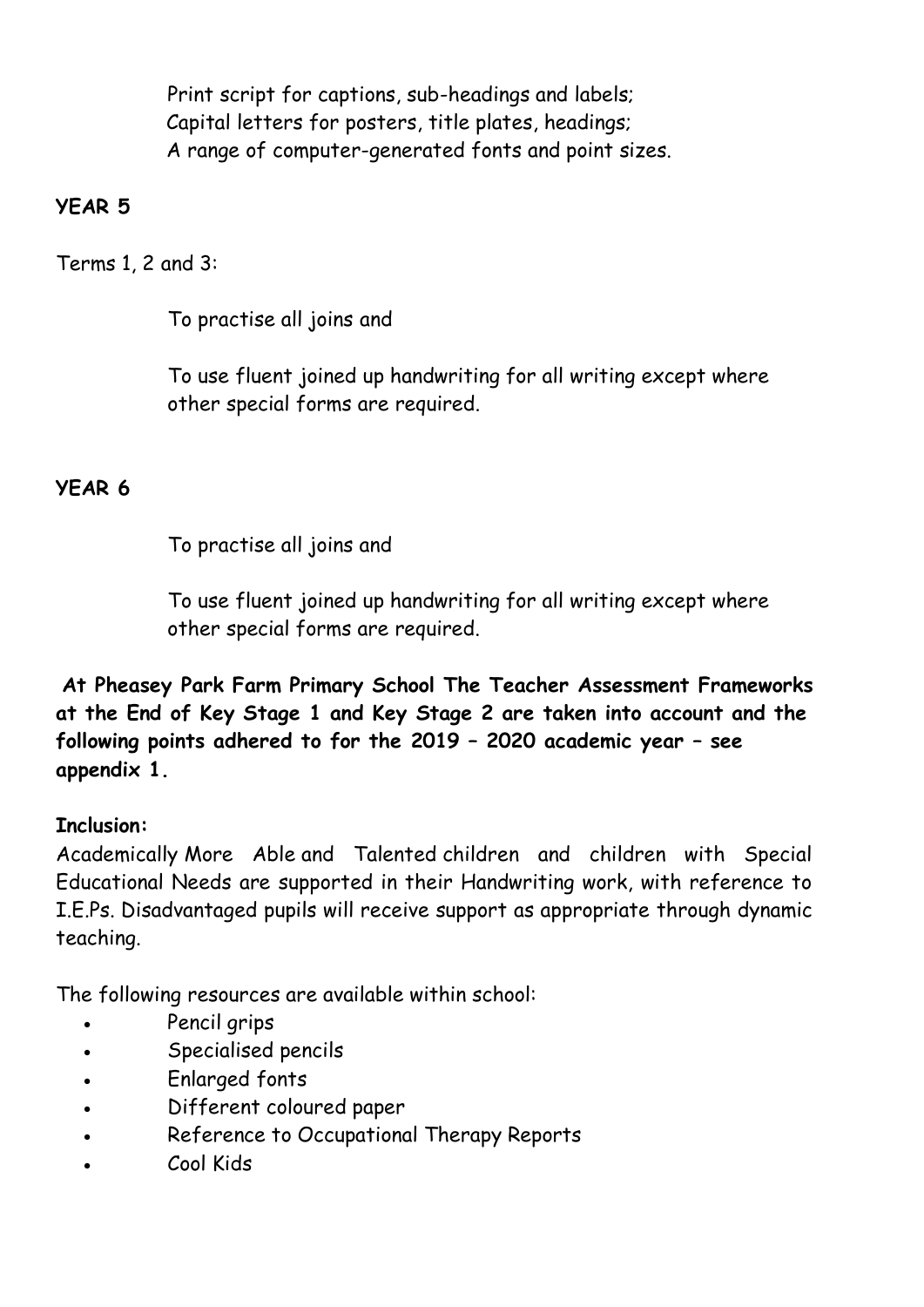Teachers will put in place suitable interventions for children who are underachieving or require further challenge. This will be in liaison with the School Special Educational Needs Coordinator and The English Coordinator.

#### **Pen Licence**

A child (regardless of year group) will be issued with a pen licence when there is sufficient evidence of fluent, joined and legible writing consistently across the curriculum.

The following process will be undertaken:

Class/English teachers discuss and identify (using tabs) pieces of work which show evidence of fluent, joined and legible writing.

Identified child/children bring their book to the relevant Assistant Head Teacher who will present each child with their first pen.

Handwriting certificates will be presented in the relevant SEAL Assemblies:

Thursday/Friday in Key Stage 1 and

Tuesday/Wednesday in Key Stage 2.

#### **Monitoring and Evaluation**

All staff reserve the right to deny or withdraw the use of a pen by certain children, when, in their opinion, they fail to demonstrate a consistently neat and legible joined handwriting.

It cannot be assumed that, on moving to a new class, a child who has previously used a pen in written work will automatically be allowed to use a pen. Teacher discretion in discussion with the English Subject Leader will be applied.

It is the role of the English Subject Leader working with the Senior Management team to monitor the teaching and learning of handwriting throughout the school. This will continue to be undertaken through regular work sampling, analysis of assessment pieces and lesson observations.

Feedback from this monitoring will also be used to inform staff of necessary developments and training in order to further raise standards with handwriting.

This policy will be reviewed annually. Mrs H Brookes, September, 2021